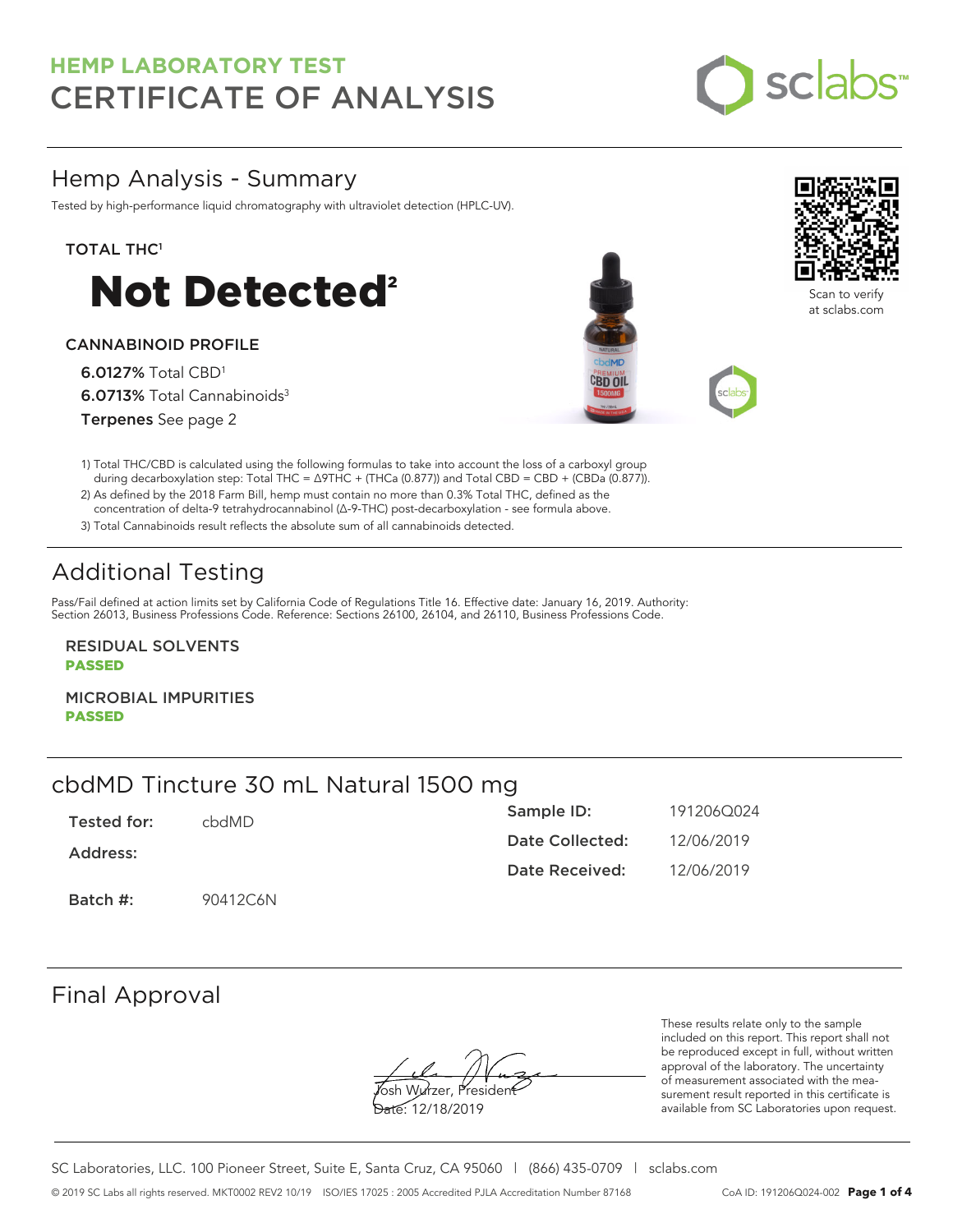

| Sample Name:        | cbdMD Tincture 30 mL Natural 1500 mg |
|---------------------|--------------------------------------|
| LIMS Sample ID:     | 191206Q024                           |
| Batch #:            | 90412C6N                             |
| Source Metrc ID(s): |                                      |
|                     |                                      |
|                     |                                      |
| Sample Type:        | Other                                |
| Batch Count:        |                                      |
| Sample Count:       |                                      |
| Unit Volume:        | 30 Milliliters per Unit              |
| Serving Mass:       |                                      |
| Density:            | $0.9389$ g/mL                        |

### Moisture Test Results

Moisture

### Cannabinoid Test Results 12/18/2019

Cannabinoid analysis utilizing High Performance Liquid Chromatography (HPLC, QSP 5-4-4-4)

Results (%)

|                                                                    | mg/mL           | %             | LOD / LOQ mg/mL               |
|--------------------------------------------------------------------|-----------------|---------------|-------------------------------|
| ∆9THC                                                              | ND              | ND            | 0.0009 / 0.003                |
| $\triangle$ 8THC                                                   | <b>ND</b>       | <b>ND</b>     | 0.0009 / 0.003                |
| <b>THCa</b>                                                        | <b>ND</b>       | <b>ND</b>     | 0.0009 / 0.003                |
| <b>THCV</b>                                                        | <b>ND</b>       | ND            | 0.0004 / 0.001                |
| <b>THCVa</b>                                                       | <b>ND</b>       | <b>ND</b>     | 0.0013 / 0.004                |
| <b>CBD</b>                                                         | 56.453          | 6.0127        | 0.0009 / 0.003                |
| CBDa                                                               | <b>ND</b>       | ND            | 0.0009 / 0.003                |
| <b>CBDV</b>                                                        | 0.153           | 0.0163        | 0.0004 / 0.001                |
| <b>CBDVa</b>                                                       | <b>ND</b>       | <b>ND</b>     | 0.0003 / 0.001                |
| <b>CBG</b>                                                         | 0.305           | 0.0325        | 0.001 / 0.003                 |
| CBGa                                                               | <b>ND</b>       | <b>ND</b>     | 0.0008 / 0.002                |
| <b>CBL</b>                                                         | <b>ND</b>       | <b>ND</b>     | 0.0021 / 0.006                |
| <b>CBN</b>                                                         | 0.092           | 0.0098        | 0.0009 / 0.003                |
| <b>CBC</b>                                                         | <b>ND</b>       | <b>ND</b>     | 0.0011 / 0.003                |
| <b>CBCa</b>                                                        | <b>ND</b>       | ND            | 0.0015 / 0.005                |
| <b>Sum of Cannabinoids:</b>                                        | 57.003          | 6.0713        | 1710.090 mg/Unit              |
|                                                                    |                 |               |                               |
| Total THC $(\Delta$ 9THC+0.877*THCa)<br>Total CBD (CBD+0.877*CBDa) | ND<br>56.453    | ND.<br>6.0127 | <b>ND</b><br>1693.590 mg/Unit |
| Δ9THC per Unit                                                     | Action Limit mg |               | ND                            |
|                                                                    |                 |               |                               |

Δ9THC per Unit Δ9THC per Serving

### Batch Photo



SC Laboratories, LLC 100 Pioneer Street, Suite E Santa Cruz, CA 95060 (866) 435-0709 | sclabs.com

| Date Collected: | 12/06/2019 |  |
|-----------------|------------|--|
| Date Received:  | 12/06/2019 |  |
|                 |            |  |
| Tested for:     | cbdMD      |  |
| License #:      |            |  |
| Address:        |            |  |
| Produced by:    |            |  |
| License #:      |            |  |
| Address:        |            |  |
|                 |            |  |

### Terpene Test Results 12/10/2019

Terpene analysis utilizing Gas Chromatography - Flame Ionization Detection (GC - FID)

|                                     | mg/g      | %         | LOD / LOQ mg/g |
|-------------------------------------|-----------|-----------|----------------|
| <b>7</b> Pinene                     | <b>ND</b> | <b>ND</b> | 0.022 / 0.067  |
| Camphene                            | <b>ND</b> | <b>ND</b> | 0.027 / 0.08   |
| Sabinene                            | <b>ND</b> | <b>ND</b> | 0.027 / 0.082  |
| <b>7</b> Pinene                     | <b>ND</b> | <b>ND</b> | 0.027 / 0.081  |
| Myrcene                             | <b>ND</b> | <b>ND</b> | 0.027 / 0.082  |
| <sup>2</sup> Phellandrene           | <b>ND</b> | <b>ND</b> | 0.037 / 0.111  |
| 3 Carene                            | <b>ND</b> | <b>ND</b> | 0.029 / 0.087  |
| <b>7</b> Terpinene                  | <b>ND</b> | <b>ND</b> | 0.03 / 0.09    |
| Limonene                            | 0.700     | 0.0700    | 0.013 / 0.039  |
| Eucalyptol                          | <b>ND</b> | <b>ND</b> | 0.021 / 0.063  |
| Ocimene                             | <b>ND</b> | <b>ND</b> | 0.028 / 0.085  |
| 7 Terpinene                         | <b>ND</b> | <b>ND</b> | 0.03 / 0.09    |
| Sabinene Hydrate                    | <b>ND</b> | <b>ND</b> | 0.018 / 0.054  |
| Fenchone                            | <b>ND</b> | <b>ND</b> | 0.03 / 0.092   |
| Terpinolene                         | <b>ND</b> | <b>ND</b> | 0.022 / 0.067  |
| Linalool                            | <b>ND</b> | <b>ND</b> | 0.019 / 0.058  |
| Fenchol                             | <b>ND</b> | <b>ND</b> | 0.023 / 0.069  |
| (-)-Isopulegol                      | <b>ND</b> | <b>ND</b> | 0.013 / 0.04   |
| Camphor                             | <b>ND</b> | <b>ND</b> | 0.054 / 0.163  |
| Isoborneol                          | <b>ND</b> | <b>ND</b> | 0.033 / 0.101  |
| Borneol                             | <b>ND</b> | <b>ND</b> | 0.048 / 0.146  |
| Menthol                             | <b>ND</b> | <b>ND</b> | 0.022 / 0.067  |
| Terpineol                           | <b>ND</b> | <b>ND</b> | 0.022 / 0.068  |
| Nerol                               | <b>ND</b> | <b>ND</b> | 0.023 / 0.068  |
| R-(+)-Pulegone                      | <b>ND</b> | <b>ND</b> | 0.022 / 0.068  |
| Geraniol                            | <b>ND</b> | <b>ND</b> | 0.017 / 0.05   |
| Geranyl Acetate                     | <b>ND</b> | <b>ND</b> | 0.016 / 0.048  |
| <b>7 Cedrene</b>                    | <b>ND</b> | <b>ND</b> | 0.017 / 0.051  |
| 7 Caryophyllene                     | <b>ND</b> | <b>ND</b> | 0.018 / 0.054  |
| <b>7 Humulene</b>                   | <b>ND</b> | <b>ND</b> | 0.013 / 0.038  |
| Valencene                           | $<$ LOQ   | $<$ LOQ   | 0.008 / 0.023  |
| Nerolidol                           | <b>ND</b> | <b>ND</b> | 0.035 / 0.106  |
| Caryophyllene Oxide                 | <b>ND</b> | <b>ND</b> | 0.028 / 0.084  |
| Guaiol                              | <b>ND</b> | <b>ND</b> | 0.022 / 0.066  |
| Cedrol                              | <b>ND</b> | <b>ND</b> | 0.029 / 0.086  |
| <b>7</b> Bisabolol                  | <b>ND</b> | <b>ND</b> | 0.017 / 0.051  |
| <b>Total Terpene Concentration:</b> | 0.700     | 0.070     |                |

### Sample Certification

California Code of Regulations Title 16 Effect Date January 16, 2019<br>Authority: Section 26013, Business and Professions Code.<br>Reference: Sections 26100, 26104 and 26110, Business and Professions Code.

Scan to verify at sclabs.com Sample must be marked as public to be viewable

Josh Wurzer, President Date: 12/18/2019

© 2019 SC Labs all rights reserved. MKT0002 REV2 10/19 ISO/IES 17025 : 2005 Accredited PJLA Accreditation Number 87168 CoA ID: 191206Q024-002 **Page 2 of 4**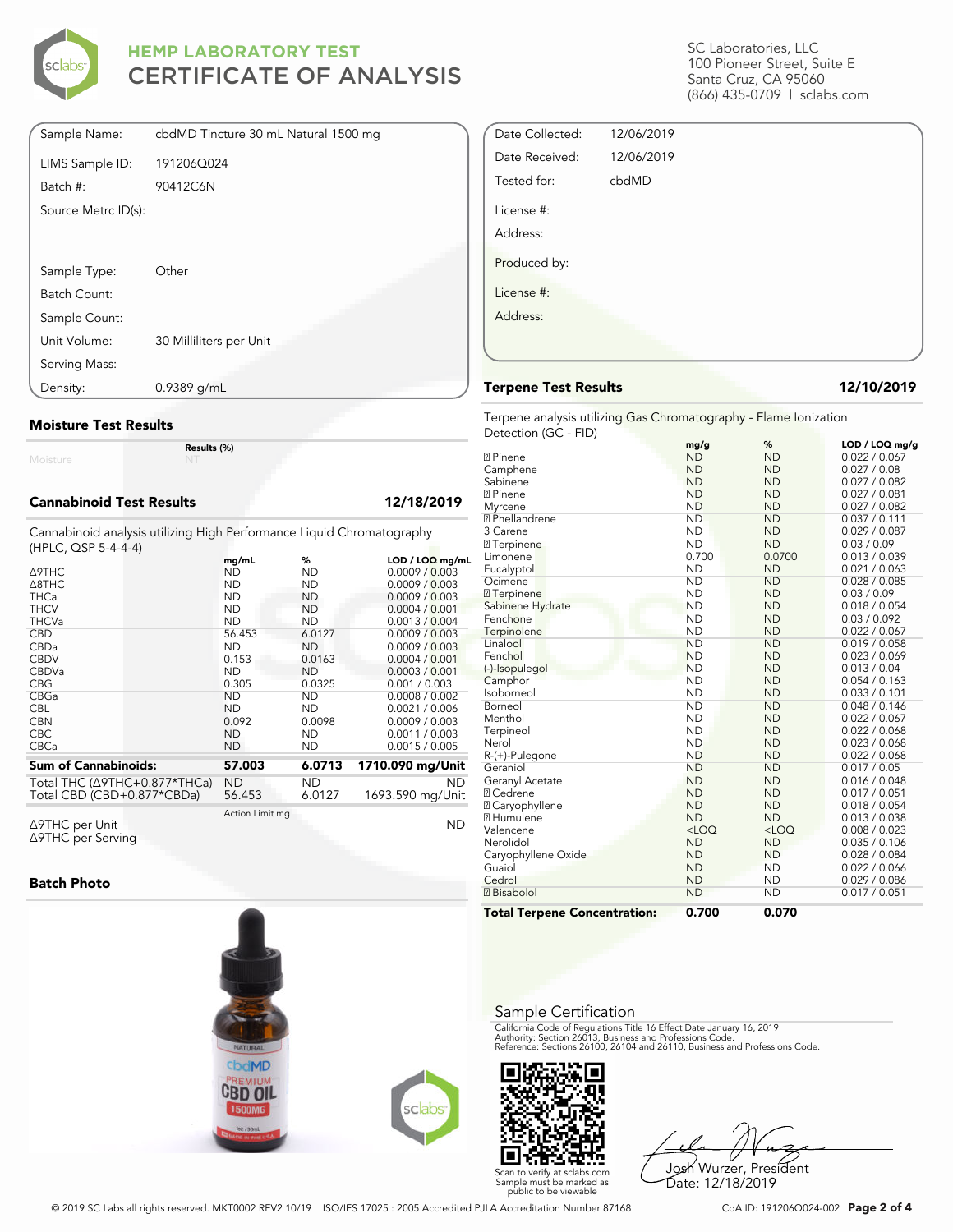

| Sample Name:        | cbdMD Tincture 30 mL Natural 1500 mg |
|---------------------|--------------------------------------|
| LIMS Sample ID:     | 191206Q024                           |
| Batch #:            | 90412C6N                             |
| Source Metrc ID(s): |                                      |
|                     |                                      |
|                     |                                      |
| Sample Type:        | Other                                |
| Batch Count:        |                                      |
| Sample Count:       |                                      |
| Unit Volume:        | 30 Milliliters per Unit              |
| Serving Mass:       |                                      |
| Density:            | $0.9389$ g/mL                        |

### Pesticide Test Results

| Pesticide, Fungicide and plant growth regulator analysis utilizing |                |                   |                |
|--------------------------------------------------------------------|----------------|-------------------|----------------|
| HPLC-Mass Spectrometry and GC-Mass Spectrometry                    |                |                   |                |
|                                                                    | Results (µg/g) | Action Limit µg/g | LOD / LOQ µg/g |
| Abamectin                                                          | NT             |                   |                |
| Acephate                                                           | NT             |                   |                |
| Acequinocyl                                                        | NT             |                   |                |
| Acetamiprid                                                        | NT             |                   |                |
| Azoxystrobin                                                       | NT             |                   |                |
| <b>Bifenazate</b>                                                  | NT             |                   |                |
| <b>Bifenthrin</b>                                                  | NT             |                   |                |
| <b>Boscalid</b>                                                    | NT             |                   |                |
| Captan                                                             | NT             |                   |                |
| Carbaryl                                                           | NT             |                   |                |
| Chlorantraniliprole                                                | NT             |                   |                |
| Clofentezine                                                       | NT             |                   |                |
| Cyfluthrin                                                         | NT             |                   |                |
| Cypermethrin                                                       | NT             |                   |                |
| Diazinon                                                           | NT             |                   |                |
| Dimethomorph                                                       | NT             |                   |                |
| Etoxazole                                                          | NT             |                   |                |
| Fenhexamid                                                         | NT             |                   |                |
| Fenpyroximate                                                      | NT             |                   |                |
| Flonicamid                                                         | NT             |                   |                |
| Fludioxonil                                                        | NT             |                   |                |
| Hexythiazox                                                        | NT             |                   |                |
| Imidacloprid                                                       | NT             |                   |                |
| Kresoxim-methyl                                                    | NT             |                   |                |
| Malathion                                                          | NT             |                   |                |
| Metalaxyl                                                          | NT             |                   |                |
| Methomyl                                                           | NT             |                   |                |
| Myclobutanil                                                       | NT             |                   |                |
| Naled                                                              | NT             |                   |                |
| Oxamyl                                                             | NT             |                   |                |
| Pentachloronitrobenzene                                            | NT             |                   |                |
| Permethrin                                                         | NT             |                   |                |
| Phosmet                                                            | NT             |                   |                |
| Piperonylbutoxide                                                  | NT             |                   |                |
| Prallethrin                                                        | NT             |                   |                |
| Propiconazole                                                      | NT             |                   |                |
| Pyrethrins                                                         | NT             |                   |                |
| Pyridaben                                                          | NT             |                   |                |
| Spinetoram                                                         | NT             |                   |                |
| Spinosad                                                           | NT             |                   |                |
| Spiromesiten                                                       | NT             |                   |                |
| Spirotetramat                                                      | NT             |                   |                |
| Tebuconazole                                                       | NT             |                   |                |
| Thiamethoxam                                                       | NT             |                   |                |
| Trifloxystrobin                                                    | NT             |                   |                |

SC Laboratories, LLC 100 Pioneer Street, Suite E Santa Cruz, CA 95060 (866) 435-0709 | sclabs.com

| Date Collected: | 12/06/2019 |  |
|-----------------|------------|--|
| Date Received:  | 12/06/2019 |  |
| Tested for:     | cbdMD      |  |
| License #:      |            |  |
| Address:        |            |  |
| Produced by:    |            |  |
| License #:      |            |  |
| Address:        |            |  |
|                 |            |  |

### Pesticide Test Results

| Pesticide, Fungicide and plant growth regulator analysis utilizing<br>HPLC-Mass Spectrometry and GC-Mass Spectrometry |                |                   |                |  |
|-----------------------------------------------------------------------------------------------------------------------|----------------|-------------------|----------------|--|
|                                                                                                                       | Results (µg/g) | Action Limit µg/g | LOD / LOQ µg/g |  |
| Aldicarb                                                                                                              |                |                   |                |  |
| Carbofuran                                                                                                            | NT             |                   |                |  |
| Chlordane                                                                                                             | NT             |                   |                |  |
| Chlorfenapyr                                                                                                          | NT             |                   |                |  |
| Chlorpyrifos                                                                                                          | NT             |                   |                |  |
| Coumaphos                                                                                                             | NT             |                   |                |  |
| Daminozide                                                                                                            | NT             |                   |                |  |
| <b>DDVP</b> (Dichlorvos)                                                                                              | NT             |                   |                |  |
| Dimethoate                                                                                                            | NT             |                   |                |  |
| Ethoprop(hos)                                                                                                         | NT             |                   |                |  |
| Etofenprox                                                                                                            | NT             |                   |                |  |
| Fenoxycarb                                                                                                            | NT             |                   |                |  |
| Fipronil                                                                                                              | NT             |                   |                |  |
| Imazalil                                                                                                              | NT             |                   |                |  |
| Methiocarb                                                                                                            | NT             |                   |                |  |
| Methyl parathion                                                                                                      | NT             |                   |                |  |
| Mevinphos                                                                                                             | NT             |                   |                |  |
| Paclobutrazol                                                                                                         | NT             |                   |                |  |
| Propoxur                                                                                                              | NT             |                   |                |  |
| Spiroxamine                                                                                                           | NT             |                   |                |  |
| Thiacloprid                                                                                                           | NT             |                   |                |  |

### Mycotoxin Test Results

| Mycotoxin analysis utilizing HPLC-Mass Spectrometry |                                    |                 |
|-----------------------------------------------------|------------------------------------|-----------------|
| Aflatoxin B1, B2, G1, G2<br>Ochratoxin A            | Results (µq/kq) Action Limit µq/kq | LOD / LOQ µq/kq |

Sample Certification

California Code of Regulations Title 16 Effect Date January 16, 2019<br>Authority: Section 26013, Business and Professions Code.<br>Reference: Sections 26100, 26104 and 26110, Business and Professions Code.



Josh Wurzer, President Date: 12/18/2019

© 2019 SC Labs all rights reserved. MKT0002 REV2 10/19 ISO/IES 17025 : 2005 Accredited PJLA Accreditation Number 87168 CoA ID: 191206Q024-002 **Page 3 of 4**